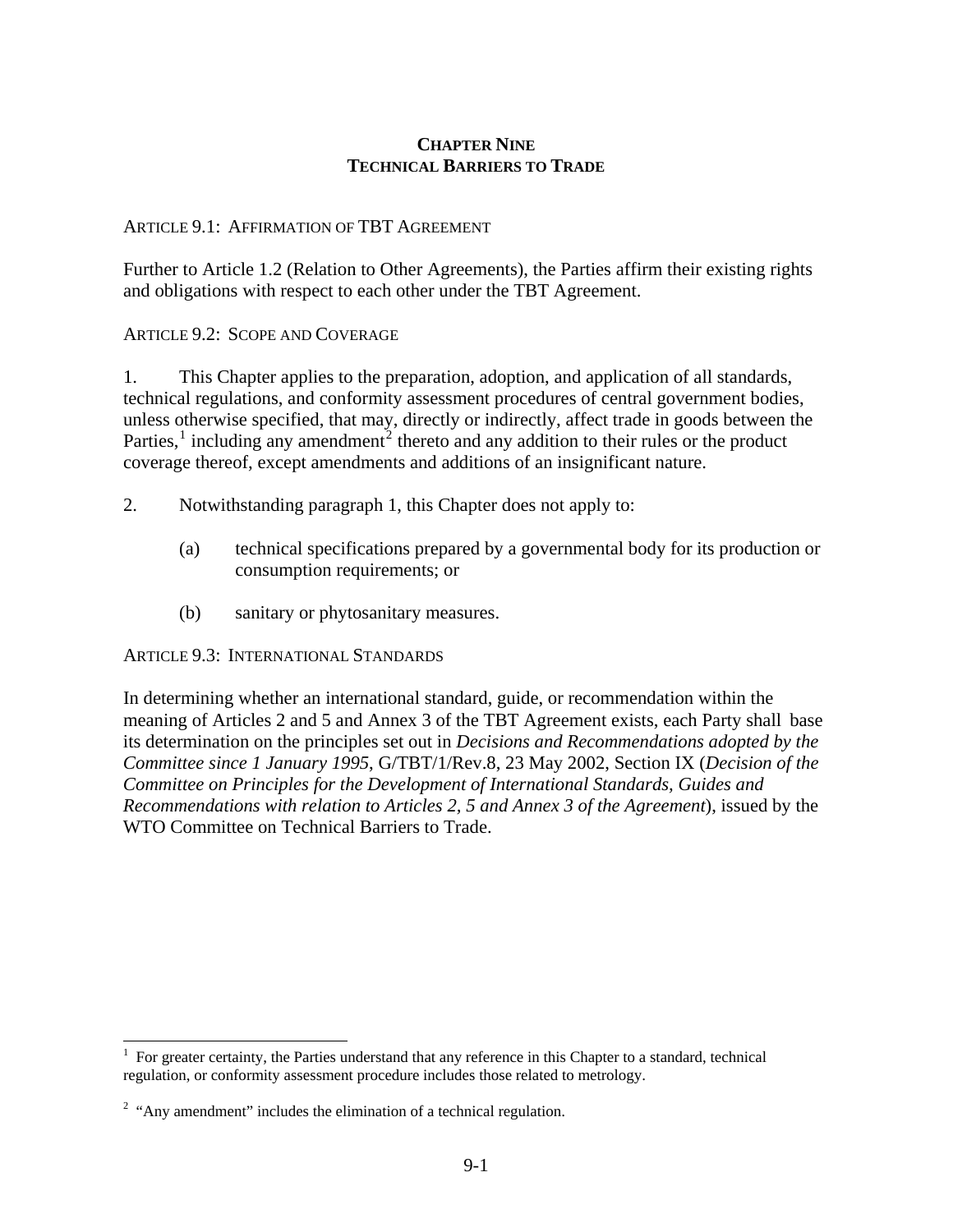## ARTICLE 9.4: JOINT COOPERATION

1. The Parties shall strengthen their cooperation in the field of standards, technical regulations, and conformity assessment procedures with a view to increasing the mutual understanding of their respective systems and facilitating access to their respective markets. In particular, the Parties shall seek to identify, develop, and promote trade facilitating initiatives regarding standards, technical regulations, and conformity assessment procedures that are appropriate for particular issues or sectors. These initiatives may include cooperation on regulatory issues, such as transparency, the promotion of good regulatory practices, alignment with international standards, and use of accreditation to qualify conformity assessment bodies.

2. On request, a Party shall give favorable consideration to a sector-specific proposal that the requesting Party makes for further cooperation under this Chapter.

### ARTICLE 9.5: CONFORMITY ASSESSMENT PROCEDURES

1. The Parties recognize that a broad range of mechanisms exists to facilitate the acceptance of the results of conformity assessment procedures conducted in the other Party's territory. For example:

- (a) a Party may agree with the other Party to accept the results of conformity assessment procedures that bodies located in the other Party's territory conduct with respect to specific technical regulations;
- (b) a Party may adopt accreditation procedures for qualifying conformity assessment bodies located in the other Party's territory;
- (c) a Party may designate conformity assessment bodies located in the other Party's territory;
- (d) a Party may recognize the results of conformity assessment procedures conducted in the other Party's territory;
- (e) conformity assessment bodies located in each of the Parties' territories may enter into voluntary arrangements to accept the results of each other's assessment procedures; and
- (f) the importing Party may rely on a supplier's declaration of conformity.

The Parties shall intensify their exchange of information on these and similar mechanisms with a view to facilitating the acceptance of conformity assessment results.

2. Where a Party does not accept the results of a conformity assessment procedure conducted in the territory of the other Party, it shall, on request of the other Party, explain the reasons for its decision.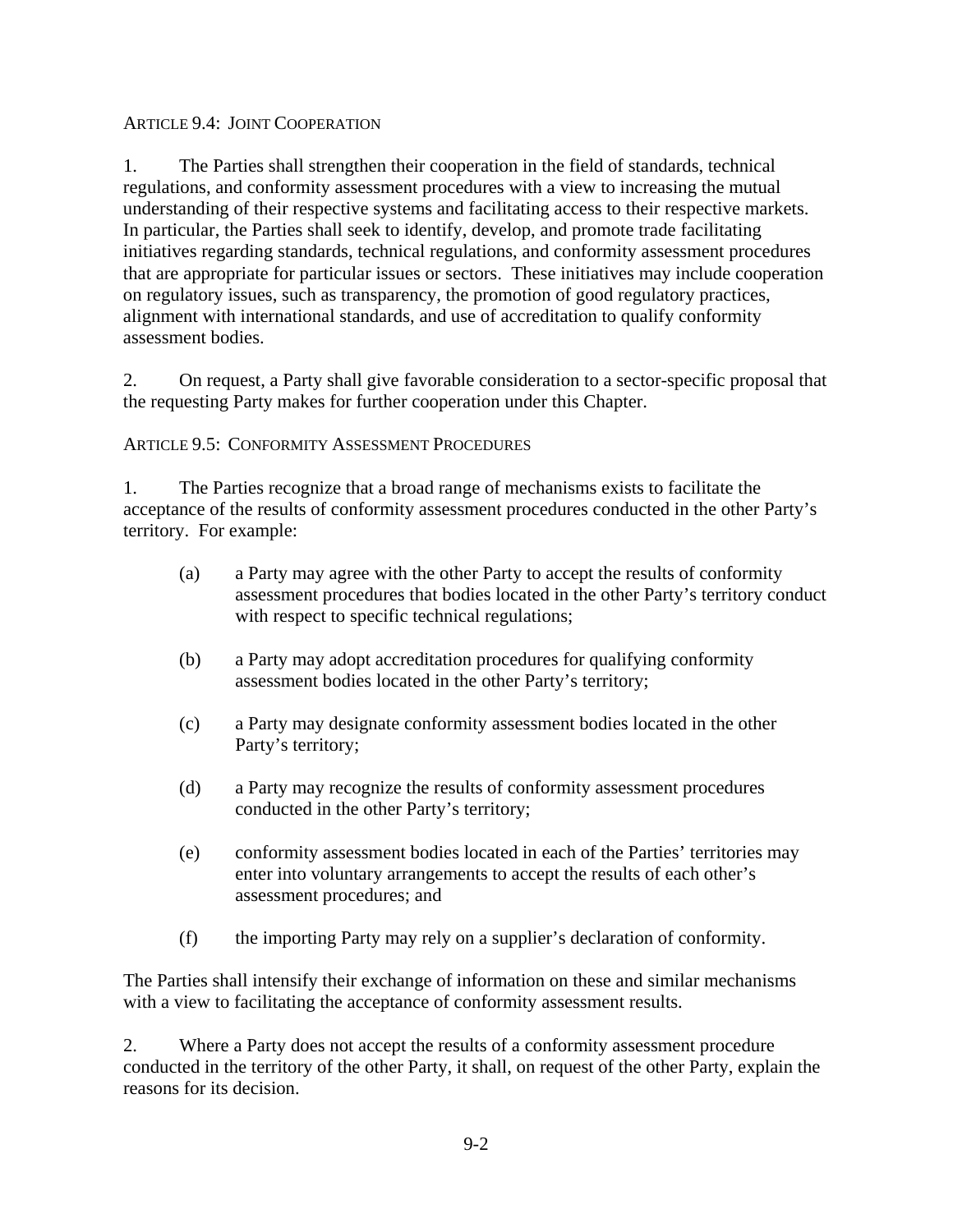3. Each Party shall accredit, approve, license, or otherwise recognize conformity assessment bodies in the territory of the other Party on terms no less favorable than those it accords to conformity assessment bodies in its territory. Where a Party accredits, approves, licenses, or otherwise recognizes a body assessing conformity with a specific technical regulation or standard in its territory and it refuses to accredit, approve, license, or otherwise recognize a body assessing conformity with that technical regulation or standard in the territory of the other Party, it shall, on request of the other Party, explain the reasons for its decision.

4. A Party that accredits, approves, licenses, or otherwise recognizes conformity assessment bodies shall do so on the basis of criteria published by the Party for determining whether a conformity assessment body is competent to receive accreditation, approval, licensing or other recognition.

5. Each Party shall take steps to implement Phase II of the *APEC Mutual Recognition Arrangement for Conformity Assessment of Telecommunications Equipment* (1998) with respect to the other Party as soon as possible. No later than one year after the date this Agreement enters into force, Korea will publish notice of the changes in its legislation that it proposes to make to implement Phase II.

# ARTICLE 9.6: TRANSPARENCY

 $\overline{\phantom{a}}$ 

1. Each Party shall allow persons of the other Party to participate in the development of standards, technical regulations, and conformity assessment procedures.<sup>[3](#page-2-0)</sup> Each Party shall permit persons of the other Party to participate in the development of these measures on terms no less favorable than those it accords to its own persons.

2.Each Party shall recommend that non-governmental bodies in its territory observe paragraph 1 in developing standards and voluntary conformity assessment procedures.

3. In order to enhance the opportunity for persons and the other Party to be aware of, and to understand, proposed technical regulations and conformity assessment procedures, and to be able to provide meaningful comments on these regulations and procedures, a Party publishing a notice and filing a notification in accordance with Article 2.9, 3.2, 5.6, or 7.2 of the TBT Agreement shall:

(a) include an explanation of the objectives the proposed technical regulation or conformity assessment procedure is meant to serve and how it addresses those objectives;

<span id="page-2-0"></span> $3\,$  For purposes of the first sentence of paragraph 1 and for greater certainty, a Party allows persons of the other Party to participate in the development of standards, technical regulations, and conformity assessment procedures if it maintains a process for participation that is open to the public, including persons of the other Party.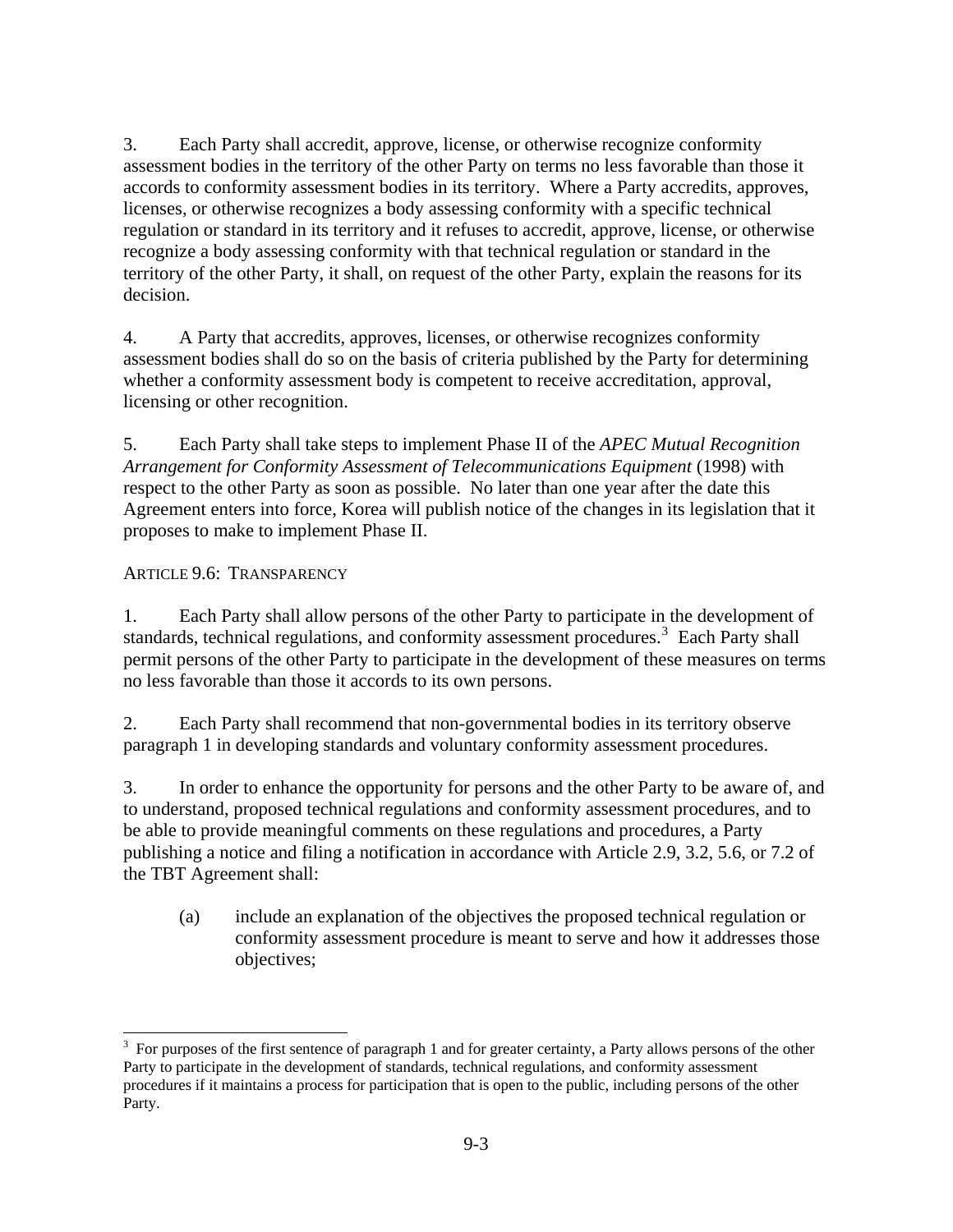- (b) transmit the proposal electronically to the other Party through, in the case of a Korean proposal, the U.S. inquiry point established in accordance with Article 10 of the TBT Agreement or, in the case of a U.S. proposal, the Korean coordinator established in accordance with Annex 9-A, at the same time as it notifies WTO Members of the proposal in accordance with the TBT Agreement; and
- (c) make available to the public, preferably by electronic means, comments it receives from persons or the other Party on the proposed technical regulation or conformity assessment procedure.

Each Party shall also publish and notify new technical regulations and amendments to existing technical regulations that are in accordance with the technical content of any relevant international standards. Each Party shall also take such reasonable measures as may be available to it to ensure that new technical regulations and amendments to existing technical regulations of local governments on the level directly below that of the central government that are in accordance with the technical content of any relevant international standards are published and notified through the inquiry point referenced in subparagraph (b).

Each Party should allow at least 60 days after it transmits a proposal under subparagraph (b) for persons and the other Party to provide comments in writing on the proposal. A Party shall give favorable consideration to reasonable requests from persons or the other Party for extending the comment period.

4. Where a Party makes a notification under Article 2.10, 3.2, 5.7, or 7.2 of the TBT Agreement, it shall at the same time transmit the notification and text of the proposal electronically to the other Party through the inquiry point referenced in paragraph 3(b). Each Party shall also notify new technical regulations and amendments to existing technical regulations that are in accordance with the technical content of any relevant international standards. Each Party shall also take such reasonable measures as may be available to it to ensure that new technical regulations and amendments to existing technical regulations of local governments on the level directly below that of the central government that are in accordance with the technical content of any relevant international standards are published and notified through the inquiry point referenced in paragraph 3(b).

5. Each Party shall publish, preferably by electronic means, notices of proposed and final technical regulations and conformity assessment procedures required under Articles 2.9, 2.11, 5.6, and 5.8 of the TBT Agreement in a single official journal and shall encourage the government bodies that issue them to disseminate them through additional channels. With respect to notices of proposed and final technical regulations and conformity assessment procedures notified under Articles 3.2 and 7.2 of the TBT Agreement, each Party shall ensure to the extent practicable, that all such notices are accessible through a single Internet site or other information source.

6. Each Party shall include in the notice of a final technical regulation or conformity assessment procedure that it publishes in its official journal: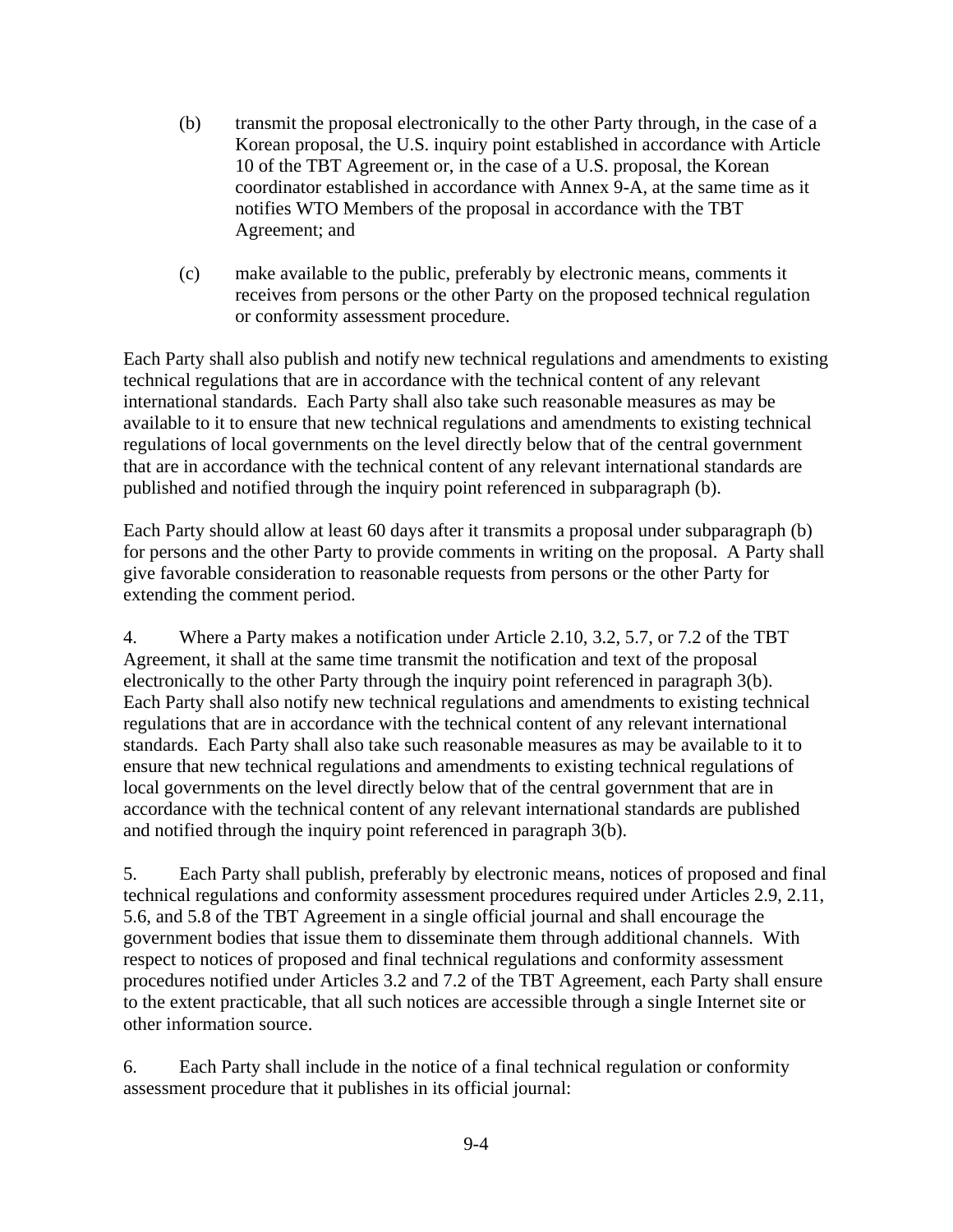- (a) an explanation of the objectives of the technical regulation or conformity assessment procedure and how it addresses those objectives; and
- (b) responses to significant comments that it received during the comment period and an explanation of substantive revisions that it made to the proposed technical regulation or conformity assessment procedure.

7. On request, each Party shall provide the other Party with additional available information regarding the objective of, and rationale for, a standard, technical regulation, or conformity assessment procedure that the Party has adopted or is proposing to adopt. Such requests may include requests for information regarding the matter the technical regulation or conformity assessment procedure is designed to address, alternative approaches the Party considered, and the merits of the particular approach the Party chose.

ARTICLE 9.7: AUTOMOTIVE STANDARDS AND TECHNICAL REGULATIONS

1. The Parties shall cooperate bilaterally, including in the World Forum for Harmonization of Vehicle Regulations of the United Nations Economic Commission for Europe (WP.29), to harmonize standards for motor vehicle environmental performance and safety.

2. Each Party shall ensure that technical regulations related to motor vehicles are not prepared, adopted, or applied with a view to or with the effect of creating unnecessary obstacles to international trade, to the extent provided in Article 2.2 of the TBT Agreement. For this purpose, technical regulations related to motor vehicles shall not be more trade-restrictive than necessary to fulfill a legitimate objective, taking account of the risks non-fulfillment would create. Such legitimate objectives are, *inter alia*: national security requirements; the prevention of deceptive practices; and protection of human health or safety, animal or plant life or health, or the environment. In assessing such risks, relevant elements of consideration are, *inter alia*: available scientific and technical information, related processing technology, or intended end-uses of products.

ARTICLE 9.8: COMMITTEE ON TECHNICAL BARRIERS TO TRADE

1. The Parties hereby establish a Committee on Technical Barriers to Trade, comprising representatives of each Party, as set out in Annex 9-A.

2. The Committee's functions shall include:

- (a) monitoring the implementation and administration of this Chapter;
- (b) promptly addressing any issue that a Party raises related to the development, adoption, application, or enforcement of standards, technical regulations, or conformity assessment procedures;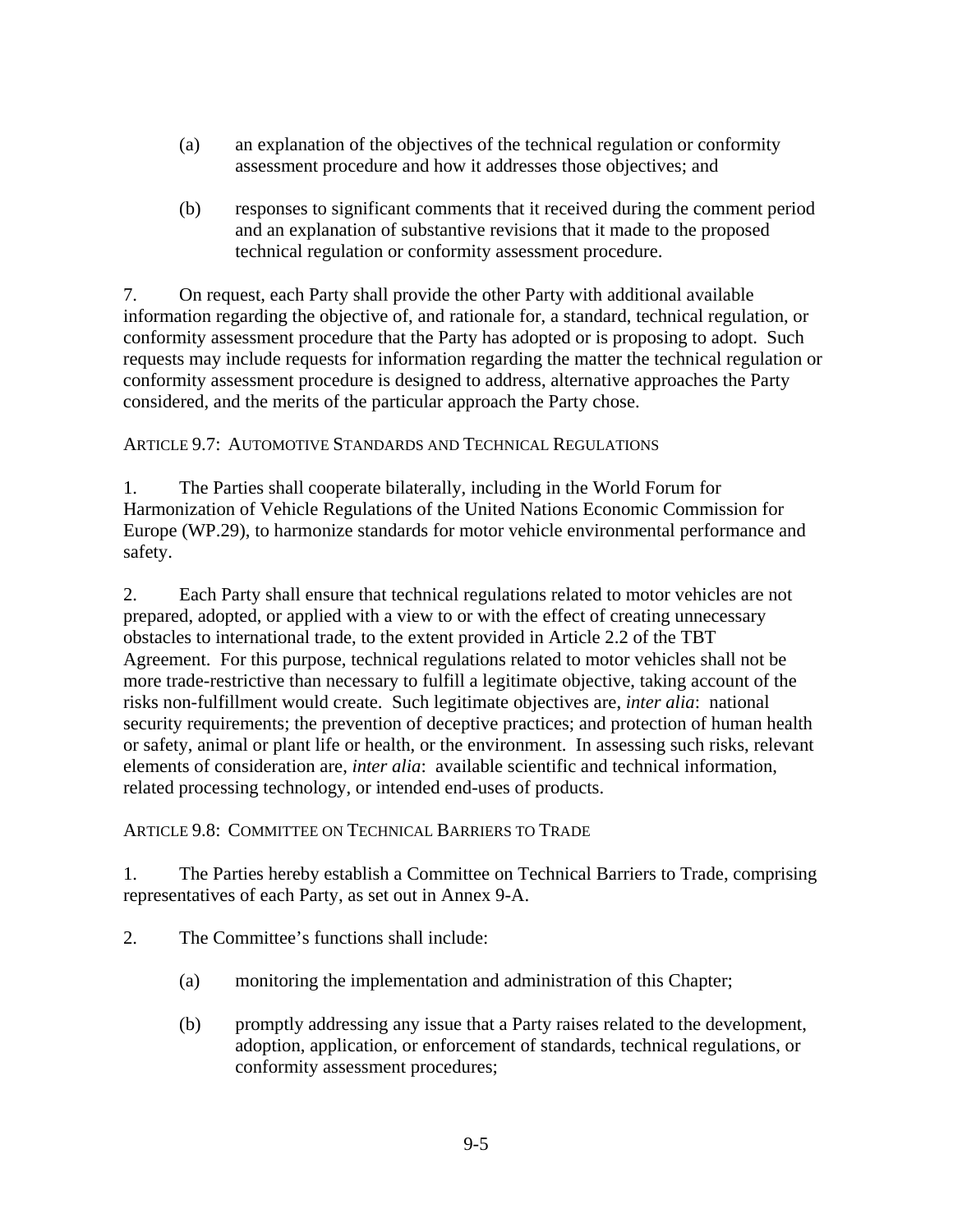- (c) enhancing cooperation in the development and improvement of standards, technical regulations, and conformity assessment procedures;
- (d) facilitating the consideration of any sector-specific proposal a Party makes for further cooperation between conformity assessment bodies, including, where appropriate, between governmental and non-governmental conformity assessment bodies in the Parties' territories;
- (e) facilitating the consideration of a request that a Party recognize the results of conformity assessment procedures conducted by bodies in the other Party's territory, including a request for the negotiation of an agreement, in a sector nominated by that other Party;
- (f) exchanging information on developments in non-governmental, regional, and multilateral fora engaged in activities related to standards, technical regulations, and conformity assessment procedures;
- (g) at a Party's request, consulting on any matter arising under this Chapter;
- (h) reviewing this Chapter in light of any developments under the TBT Agreement, and developing recommendations for amendments to this Chapter in light of those developments;
- (i) taking any other steps that the Parties consider will assist them in implementing this Chapter;
- (j) exchanging information, at a Party's request, on the Parties' respective views regarding third party issues concerning standards, technical regulations, and conformity assessment procedures so as to foster a common approach to their resolution; and
- (k) as it considers appropriate, reporting to the Joint Committee on the implementation of this Chapter.

3. Where the Parties have had recourse to consultations under paragraph  $2(g)$ , the consultations shall, if the Parties agree, constitute consultations under Article 22.7 (Consultations).

4. The Committee shall meet at least once a year unless the Parties otherwise agree.

5. The Committee may, as it considers appropriate, establish and determine the scope and mandate of working groups, including *ad hoc* working groups, comprising representatives of each Party. Subject to decisions of the Committee and as the Parties may agree, each working group, including an *ad hoc* working group, may: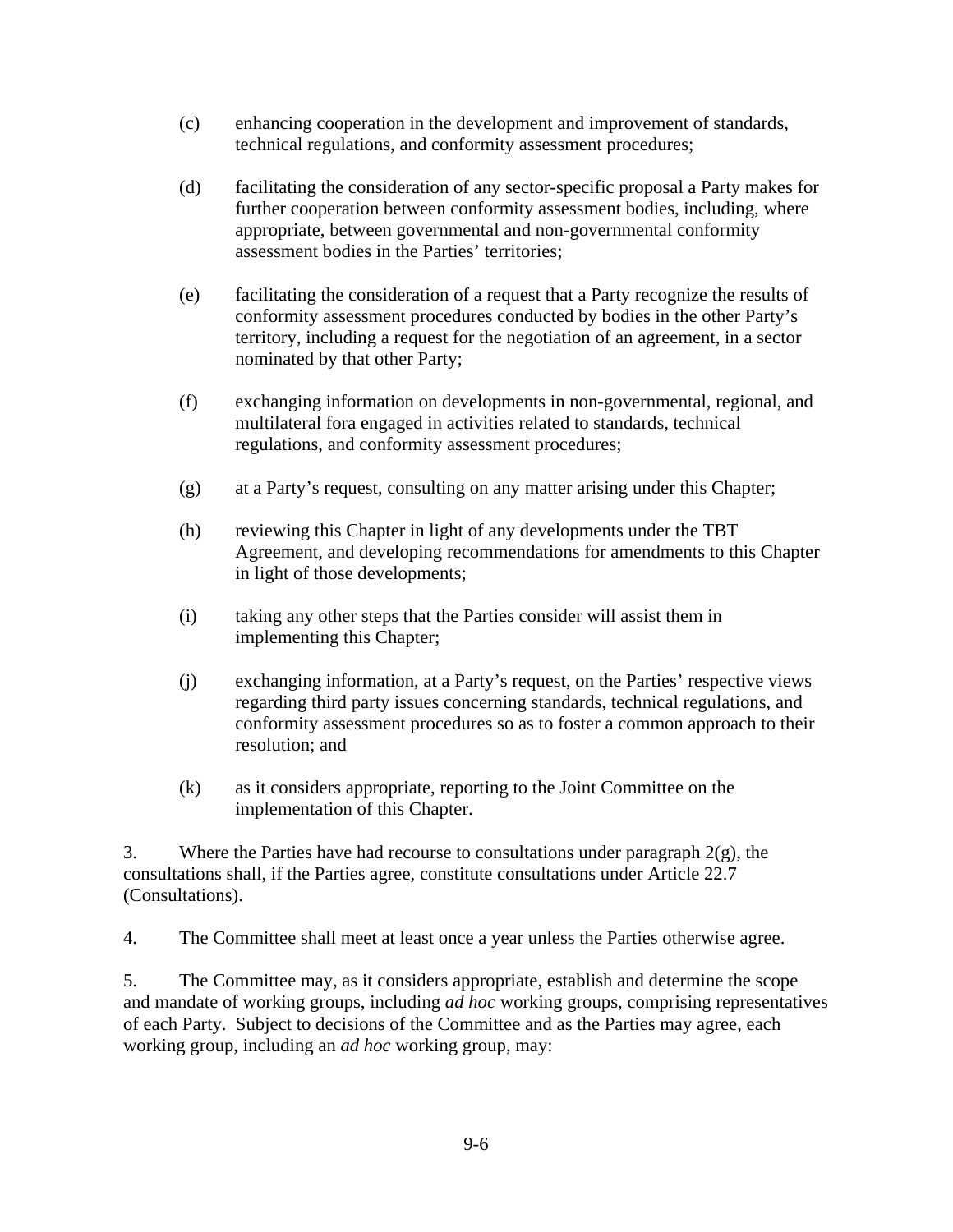- (a) as it considers necessary and appropriate, include or consult with nongovernmental experts and stakeholders; and
- (b) determine its work program, taking into account relevant international activities.

6. Within 30 days after the date this Agreement enters into force, each Party shall notify the Committee of the criteria it uses to accredit, approve, license, or otherwise recognize conformity assessment bodies with respect to cosmetics, household electrical appliances, motor vehicles, and noise and emissions, and with respect to any other areas identified by a Party. Thereafter, each Party shall notify the Committee of the criteria it uses for this purpose with respect to other areas that the other Party requests. The Committee shall review this information in order to improve mutual understanding of each Party's conformity assessment system and to discuss possible reforms to facilitate trade between the Parties.

### ARTICLE 9.9: INFORMATION EXCHANGE

Any information or explanation that a Party provides on request of the other Party pursuant to this Chapter shall be provided in print or electronically within a reasonable period. A Party shall endeavor to respond to each such request within 60 days.

ARTICLE 9.10: DEFINITIONS

For purposes of this Chapter:

 $\overline{\phantom{a}}$ 

**central government body,**[4](#page-6-0)  **local government body, conformity assessment procedures**, **standard**, and **technical regulation** have the meanings assigned to those terms in Annex 1 of the TBT Agreement; and

**good regulatory practice** means a practice that: (i) serves clearly identified policy goals, and is effective in achieving those goals; (ii) has a sound legal and empirical basis; (iii) takes into consideration the distribution of a regulation's effects across society, taking economic, environmental, and social effects into account; (iv) minimizes costs and market distortions; (v) promotes innovation through market incentives and goal-based approaches; (vi) is clear, simple, and practical for users; (vii) is consistent with the Party's other regulations and policies; and (viii) is compatible as far as possible with domestic and international competition, trade, and investment principles.

<span id="page-6-0"></span><sup>&</sup>lt;sup>4</sup> For greater certainty, a non-governmental entity that a Party's central government has authorized to prepare, adopt, or apply standards, technical regulations, or conformity assessment procedures on its behalf shall be considered a central government body for purposes of this Chapter in respect of such activity.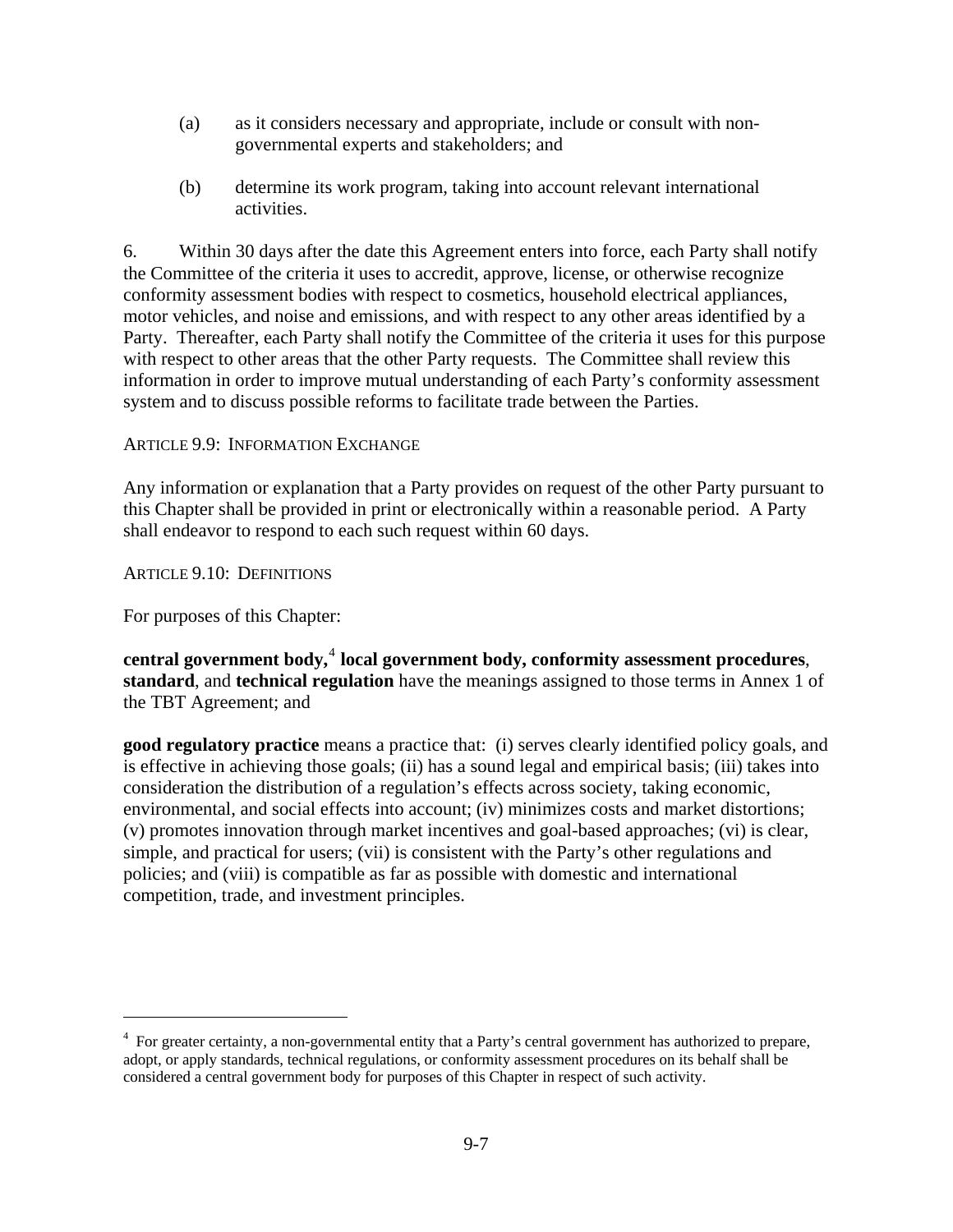### **ANNEX 9-A COMMITTEE ON TECHNICAL BARRIERS TO TRADE**

The Committee on Technical Barriers to Trade shall be coordinated by:

- (a) in the case of Korea, the Korean Agency for Technology and Standards, or its successor; and
- (b) in the case of the United States, the Office of the United States Trade Representative, or its successor.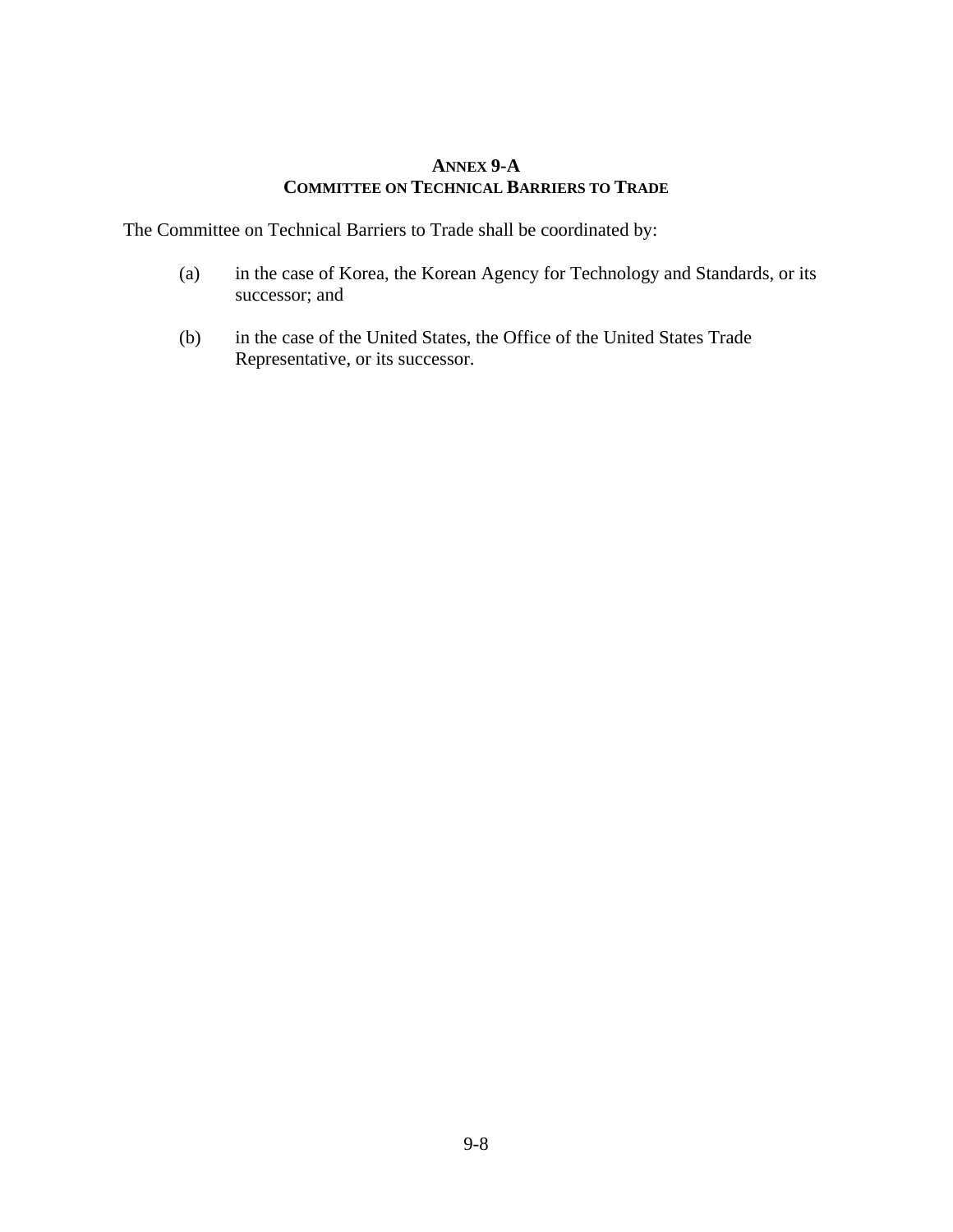#### **ANNEX 9-B AUTOMOTIVE WORKING GROUP**

1. The Parties hereby establish an Automotive Working Group under Article 9.8.5 comprising representatives of each Party. Representatives of the Office of the United States Trade Representative, in the case of the United States, and the Ministry of Foreign Affairs and Trade, in the case of Korea, shall serve as coordinators. The Working Group shall include or consult as appropriate with the United States Department of Transportation, through its National Highway Traffic Safety Administration, the United States Environmental Protection Agency, the Ministry of Information and Communications of Korea, the Ministry of Commerce, Industry and Energy of Korea, the Ministry of Environment of Korea, the Ministry of Construction and Transportation of Korea, and other relevant government regulatory agencies. The Working Group may include or consult with other experts and stakeholders as the Parties deem necessary and appropriate.

2. The Working Group shall:

- (a) consult to resolve issues that a Party raises with respect to developing, implementing, and enforcing relevant standards, technical regulations, and conformity assessment procedures;
- (b) facilitate increased cooperation between the Parties and stakeholders in their territories with respect to issues that arise in developing, implementing, and enforcing relevant standards, technical regulations, and conformity assessment procedures;
- (c) work to enhance cooperation between the Parties in multilateral fora addressing automotive regulatory issues; and
- (d) monitor the development, implementation, and enforcement of each Party's relevant standards, technical regulations, and conformity assessment procedures to promote the development of good regulatory practices with respect to regulation of motor vehicles.

3. The Working Group shall convene at least once each year, unless the coordinators otherwise agree. Its meetings shall normally be held in conjunction with meetings of WP.29 or other bilateral or multilateral fora in which both Parties participate that address automotive regulatory issues. The Working Group shall also carry out its work through electronic mail, videoconferences, and such other means of communication as the Working Group may agree.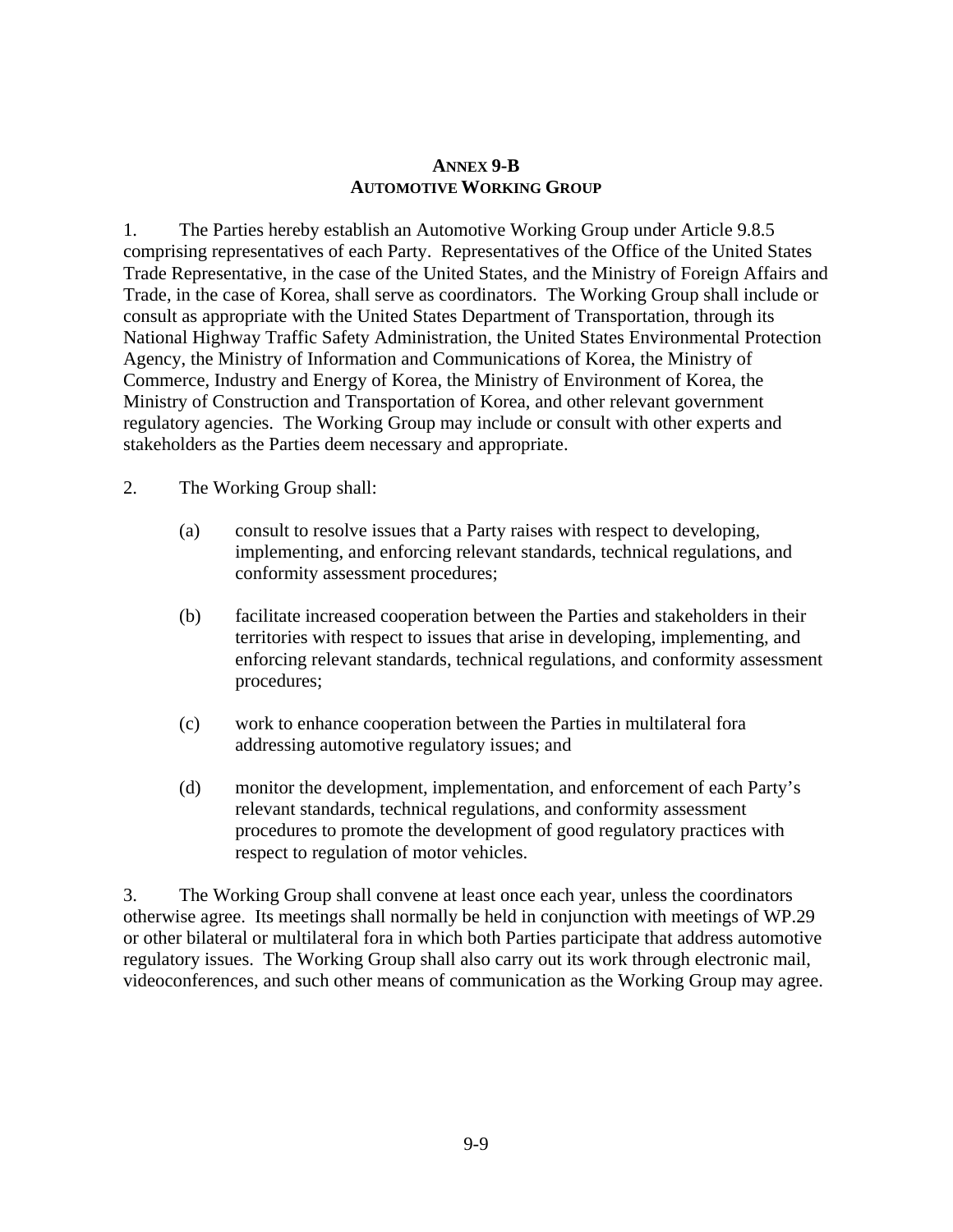4. (a) Unless the Working Group otherwise agrees, no later than the date on which a Party first supplies information in writing to a non-governmental expert or stakeholder for  $comment<sup>5</sup> regarding:$  $comment<sup>5</sup> regarding:$  $comment<sup>5</sup> regarding:$ 

- (i) a relevant standard, technical regulation, or conformity assessment procedure; or
- (ii) an amendment to a relevant standard, technical regulation, or conformity assessment procedure

it is developing, it shall provide the information to the Working Group. When a Party transmits a proposal to the other Party pursuant to Article 9.6.3 or 9.6.4, the Party shall at the same time provide the proposal to the Working Group.

- (b) As soon as it is available, a Party shall provide to the Working Group a draft of the relevant standard, technical regulation, or conformity assessment procedure or amendment it is developing.
- (c) On request of the other Party, a Party shall provide additional available information with respect to a relevant standard, technical regulation, or conformity assessment procedure or amendment it is developing, such as information regarding other regulatory approaches under consideration and analysis of regulatory impact.

On request of either Party, the Working Group should evaluate the information a Party provides it and provide views to the Party that provided the information, consistent with the Working Group's mandate described in paragraph 2.

5. If a Party carries out a post-implementation review of a relevant standard, technical regulation, or conformity assessment procedure it has adopted:

- (a) the Party should provide a summary of the results of the review to the Working Group; and
- (b) on request of a Party, the Working Group should analyze the results of, and methods and assumptions used in, the review.

For purposes of this paragraph, **post-implementation review** means a comprehensive and systematic examination of the effectiveness of a standard, technical regulation, or conformity assessment procedure after it has been implemented, including an assessment of whether it achieves its stated objectives, the burden it imposes, and its compatibility with other standards, technical regulations, or conformity assessment procedures the Party has adopted.

<span id="page-9-0"></span> $\overline{\phantom{a}}$ <sup>5</sup> The United States first supplies information to a non-governmental expert or stakeholder for comment when it publishes a notice in the *Federal Register* requesting comment on a proposed regulation or amendment.